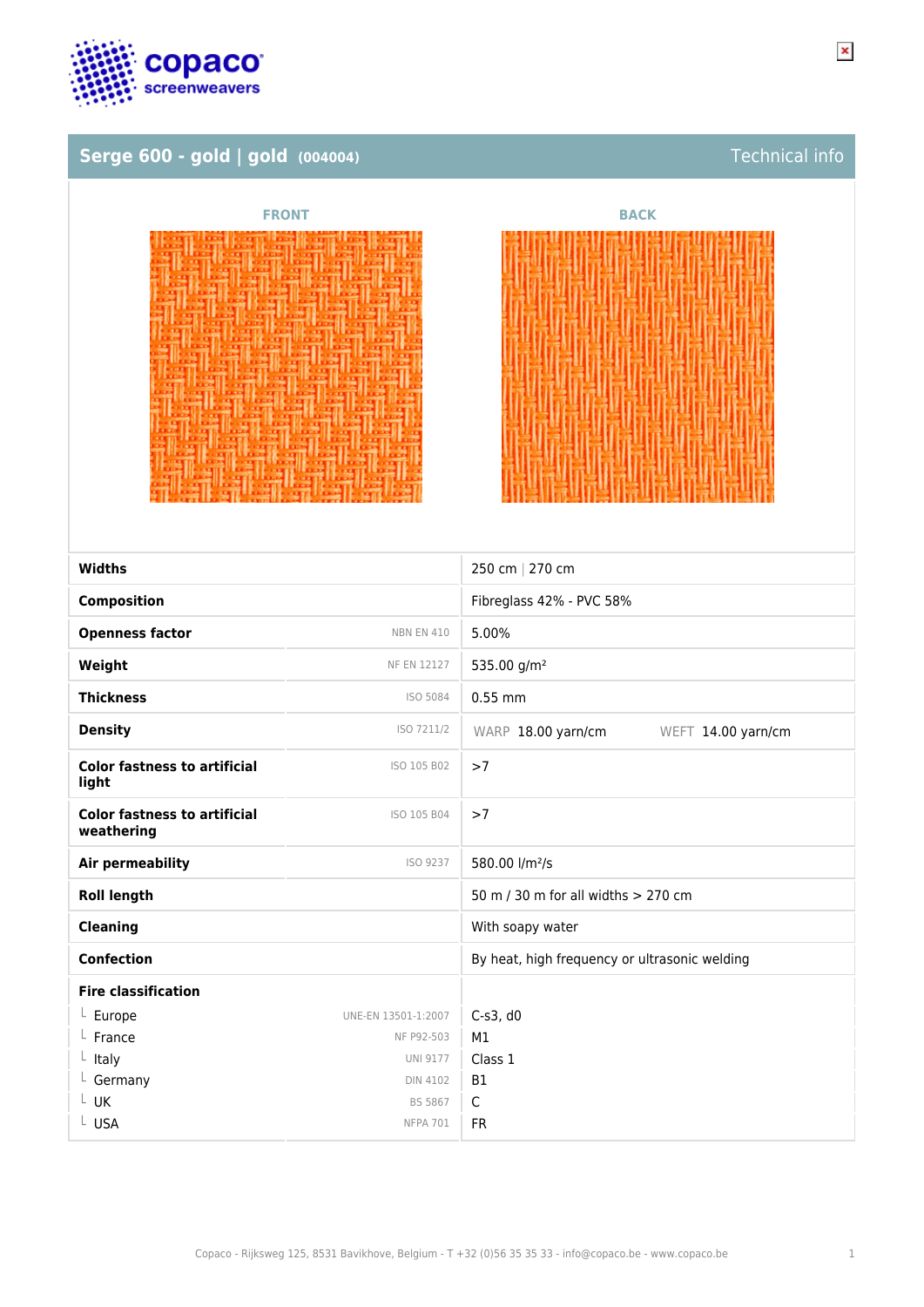

| Serge 600 - gold   gold (004004)                       |                      |                     | <b>Technical info</b> |
|--------------------------------------------------------|----------------------|---------------------|-----------------------|
| <b>Tear strength</b>                                   | ISO 4674-1 methode 2 |                     |                       |
| L Original                                             |                      | WARP 8.50 daN       | WEFT 7.50 daN         |
| $\perp$ After climatic chamber -30°C                   |                      | WARP 7.80 daN       | WEFT 7.50 daN         |
| $\perp$ After climatic chamber +70°C                   |                      | WARP 8.20 daN       | WEFT 7.20 daN         |
| <b>Elongation up to break</b>                          | ISO 1421             |                     |                       |
| $L$ Original                                           |                      | <b>WARP 3.10 %</b>  | WEFT 2.75 %           |
| $\perp$ After color fastness to artificial light       |                      | <b>WARP 4.00 %</b>  | WEFT 2.90 %           |
| $\perp$ After colour fastness to artificial weathering |                      | <b>WARP 3.50 %</b>  | WEFT 2.80 %           |
| $\perp$ After climatic chamber -30°C                   |                      | <b>WARP 3.00 %</b>  | <b>WEFT 2.50 %</b>    |
| L After climatic chamber +70°C                         |                      | <b>WARP 2.85 %</b>  | WEFT 2.50 %           |
| <b>Breaking strength</b>                               | ISO 1421             |                     |                       |
| L Original                                             |                      | WARP 260.00 daN/5cm | WEFT 225.00 daN/5cm   |
| $\perp$ After color fastness to artificial light       |                      | WARP 240.00 daN/5cm | WEFT 220.00 daN/5cm   |
| $\perp$ After colour fastness to artificial weathering |                      | WARP 240.00 daN/5cm | WEFT 225.00 daN/5cm   |
| $\perp$ After climatic chamber -30°C                   |                      | WARP 225.00 daN/5cm | WEFT 200.00 daN/5cm   |
| L After climatic chamber +70°C                         |                      | WARP 180.00 daN/5cm | WEFT 185.00 daN/5cm   |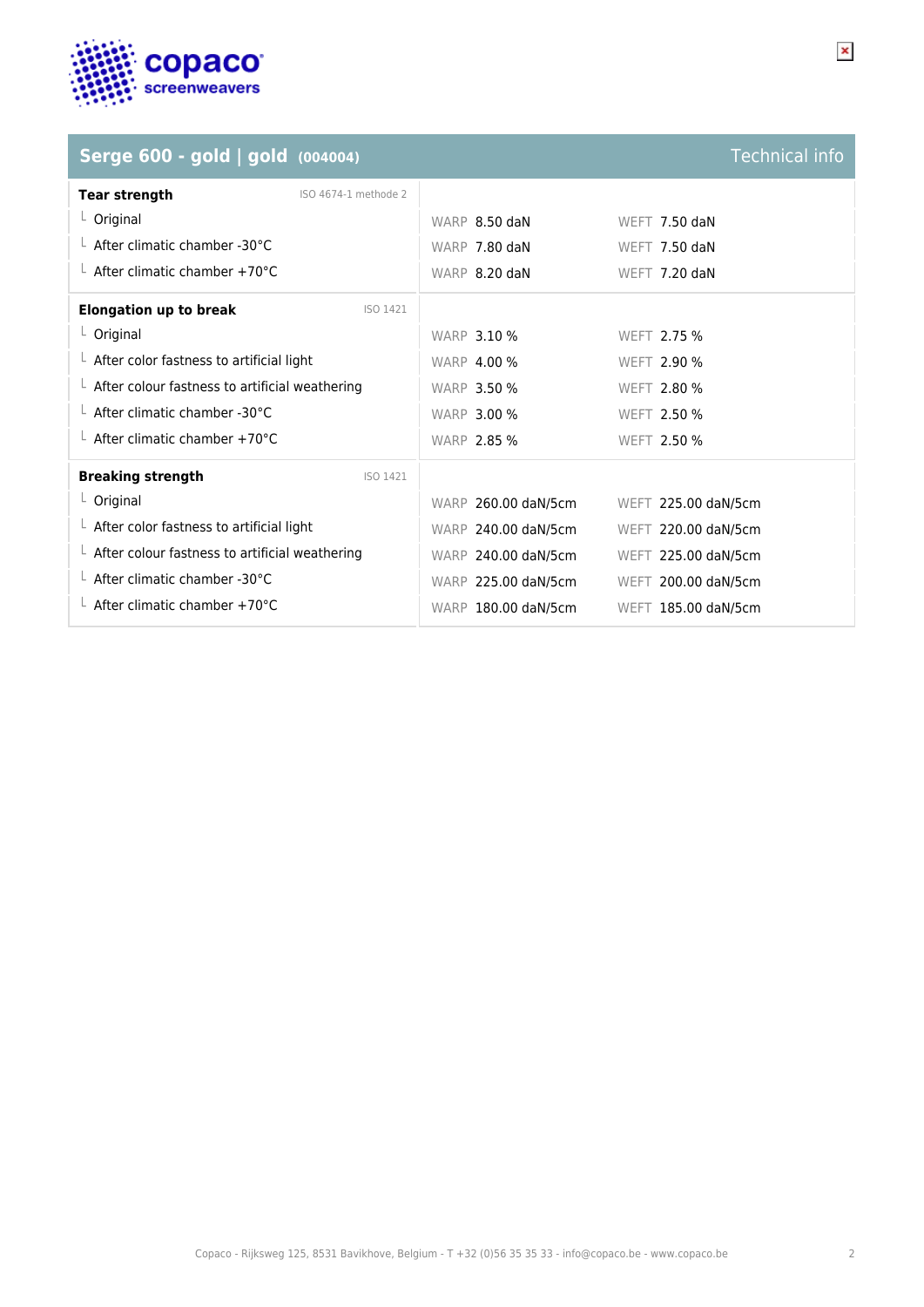

## **Front - Interior** Serge 600 - gold | gold (004004)

### **Visual properties**

| Tv = Visual light transmittance | 9.40% |
|---------------------------------|-------|
| Tuv = UV transmittance          | 4.90% |

| Solar energetic properties |        |
|----------------------------|--------|
| As = Solar absorptance     | 35.40% |
| $Rs = Solar$ reflectance   | 48.60% |
| Ts = Solar transmittance   | 16.00% |

| Fabric + glazing: G-factor |      |      |      |           |
|----------------------------|------|------|------|-----------|
|                            | G    | Te   | Qi   | <b>SC</b> |
| <b>Glazing A</b>           | 0.45 | 0.14 | 0.31 | 0.53      |
| <b>Glazing B</b>           | 0.46 | 0.12 | 0.34 | 0.60      |
| <b>Glazing C</b>           | 0.41 | 0.09 | 0.32 | 0.70      |
| <b>Glazing D</b>           | 0.27 | 0.05 | 0.21 | 0.83      |

G = Total solar energy transmittance / Te = Direct solar transmittance / Qi = Secondary heat transfer factor / SC = Shading coefficient

| Visual comfort                  |                    |                  |
|---------------------------------|--------------------|------------------|
| Normal solar transmittance      | Class 4            | Very good effect |
| Glare control                   | Class 1            | Little effect    |
| <b>Privacy night</b>            | Class <sub>2</sub> | Moderate effect  |
| Visual contact with the outside | Class 1            | Little effect    |
| <b>Daylight utilisation</b>     | Class 1            | Little effect    |

| Thermal comfort G-factor = Total solar energy transmittance |                  |                  |                  |
|-------------------------------------------------------------|------------------|------------------|------------------|
| <b>Glazing A</b>                                            | <b>Glazing B</b> | <b>Glazing C</b> | <b>Glazing D</b> |
| Class 1                                                     | Class 1          | Class 1          | Class 2          |

| Thermal comfort Qi-factor = Secondary heat transfer factor |                  |                  |                  |
|------------------------------------------------------------|------------------|------------------|------------------|
| <b>Glazing A</b>                                           | <b>Glazing B</b> | <b>Glazing C</b> | <b>Glazing D</b> |
| Class 0                                                    | Class 0          | Class 0          | Class 1          |

Class 0 = Very little effect / 1 = Little effect / 2 = Moderate effect / 3 = Good effect / 4 = Very good effect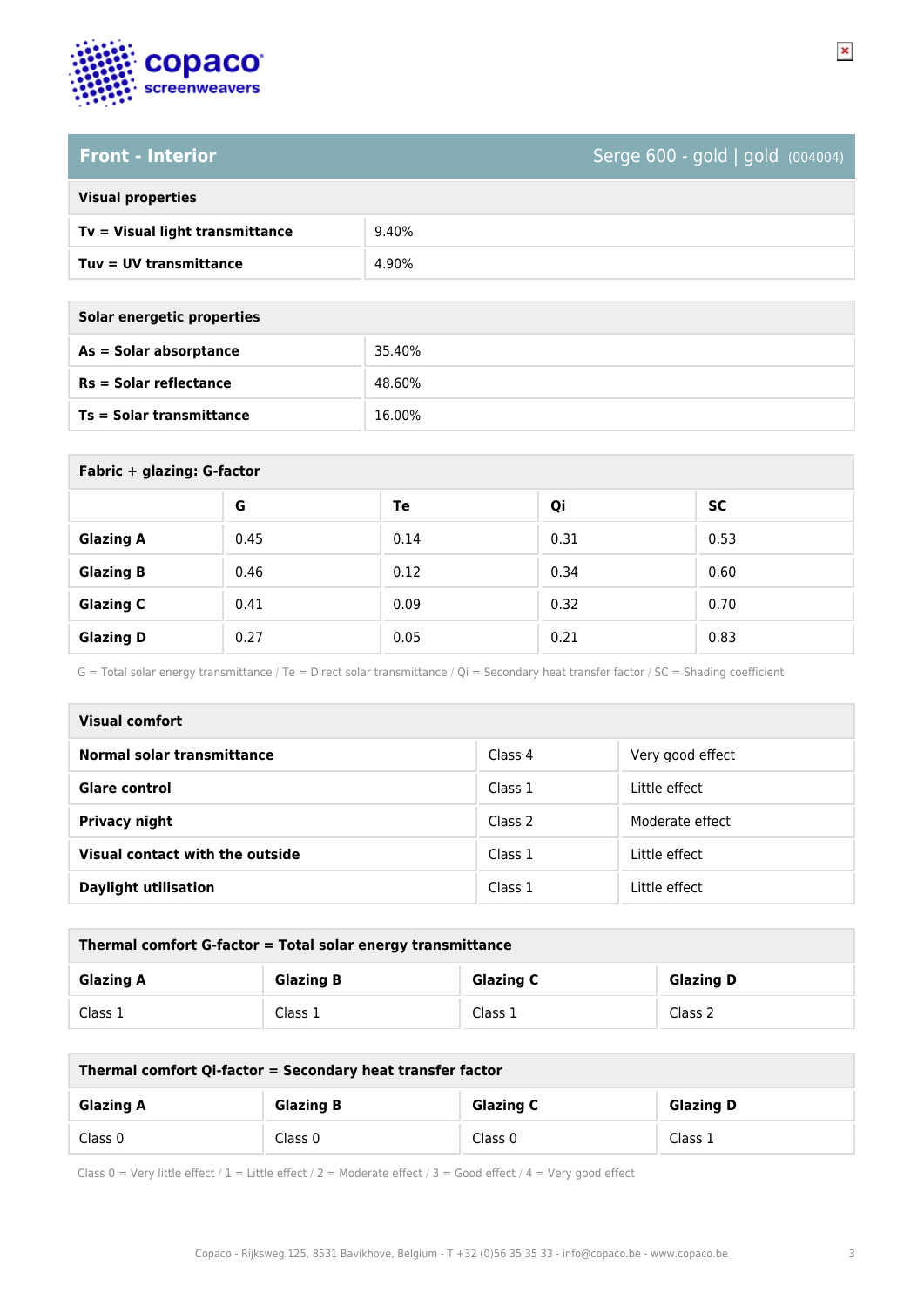

## **Front - Exterior** Serge 600 - gold | gold (004004)

### **Visual properties**

| Tv = Visual light transmittance | 9.40% |
|---------------------------------|-------|
| Tuv = UV transmittance          | 4.90% |

| Solar energetic properties      |        |
|---------------------------------|--------|
| $As = Solar absorptance$        | 35.40% |
| $Rs = Solar$ reflectance        | 48.60% |
| <b>Ts = Solar transmittance</b> | 16.00% |

| Fabric + glazing: G-factor |      |      |      |           |
|----------------------------|------|------|------|-----------|
|                            | G    | Te   | Qi   | <b>SC</b> |
| <b>Glazing A</b>           | 0.22 | 0.14 | 0.08 | 0.26      |
| <b>Glazing B</b>           | 0.19 | 0.12 | 0.07 | 0.25      |
| <b>Glazing C</b>           | 0.14 | 0.09 | 0.05 | 0.23      |
| <b>Glazing D</b>           | 0.10 | 0.05 | 0.05 | 0.31      |

G = Total solar energy transmittance / Te = Direct solar transmittance / Qi = Secondary heat transfer factor / SC = Shading coefficient

| Thermal comfort G-factor = Total solar energy transmittance |                  |                  |                  |
|-------------------------------------------------------------|------------------|------------------|------------------|
| <b>Glazing A</b>                                            | <b>Glazing B</b> | <b>Glazing C</b> | <b>Glazing D</b> |
| Class 2                                                     | Class 2          | Class 3          | Class 4          |

| Thermal comfort Qi-factor = Secondary heat transfer factor |                  |                  |                  |
|------------------------------------------------------------|------------------|------------------|------------------|
| <b>Glazing A</b>                                           | <b>Glazing B</b> | <b>Glazing C</b> | <b>Glazing D</b> |
| Class 3                                                    | Class 3          | Class 3          | Class 3          |

Class 0 = Very little effect / 1 = Little effect / 2 = Moderate effect / 3 = Good effect / 4 = Very good effect

 $\pmb{\times}$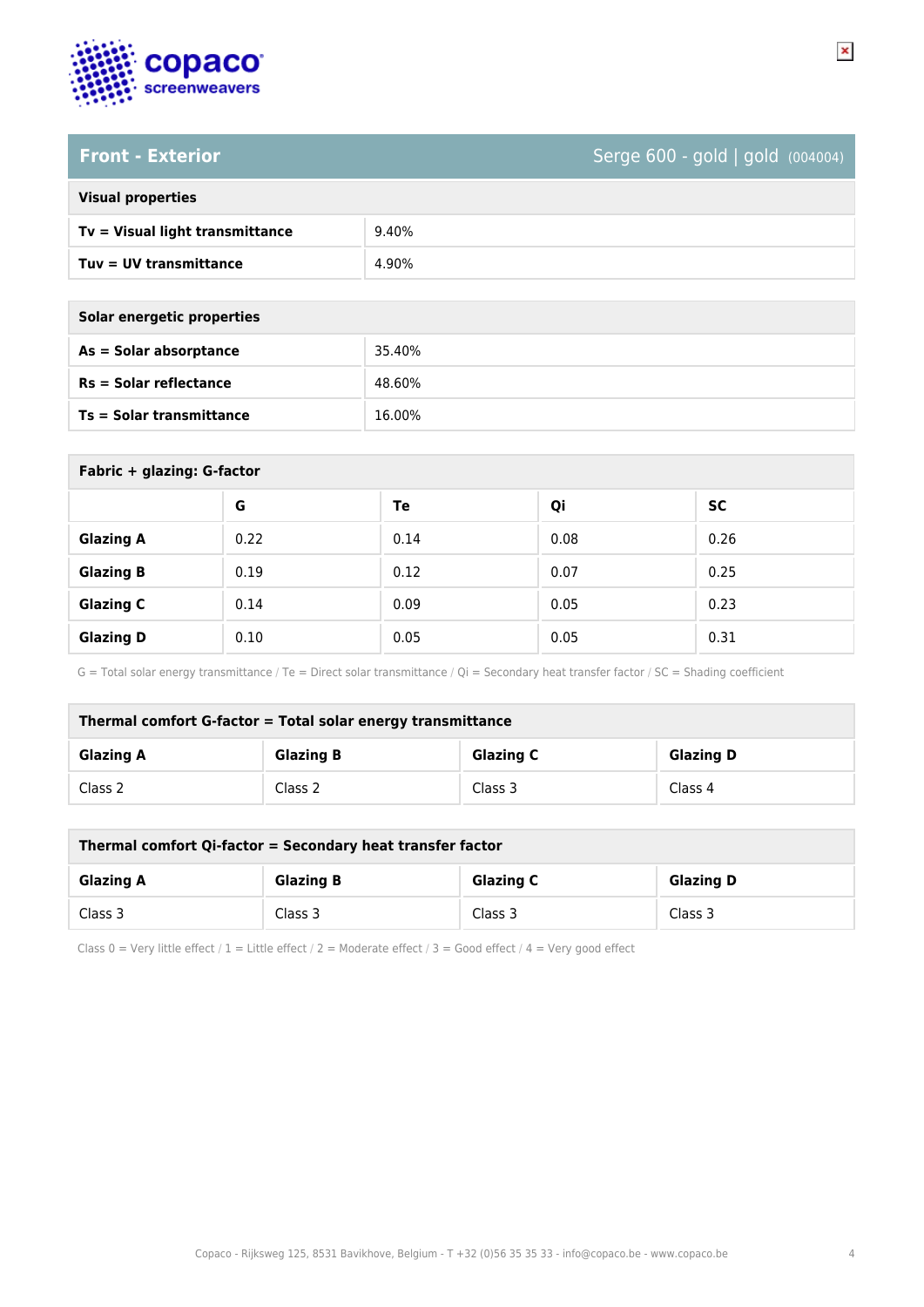

## **Back - Interior** Serge 600 - gold | gold (004004)

|  | <b>Visual properties</b> |
|--|--------------------------|

| Tv = Visual light transmittance | 9.40% |
|---------------------------------|-------|
| Tuv = UV transmittance          | 4.90% |

| Solar energetic properties |  |  |
|----------------------------|--|--|
| 35.00%                     |  |  |
| 49.90%                     |  |  |
| 16.00%                     |  |  |
|                            |  |  |

| Fabric + glazing: G-factor |      |      |      |      |
|----------------------------|------|------|------|------|
|                            | G    | Te   | Qi   | SC   |
| <b>Glazing A</b>           | 0.45 | 0.14 | 0.31 | 0.53 |
| <b>Glazing B</b>           | 0.45 | 0.12 | 0.33 | 0.60 |
| <b>Glazing C</b>           | 0.41 | 0.09 | 0.32 | 0.70 |
| <b>Glazing D</b>           | 0.27 | 0.05 | 0.21 | 0.83 |

G = Total solar energy transmittance / Te = Direct solar transmittance / Qi = Secondary heat transfer factor / SC = Shading coefficient

| Visual comfort                  |         |                  |
|---------------------------------|---------|------------------|
| Normal solar transmittance      | Class 4 | Very good effect |
| <b>Glare control</b>            | Class 1 | Little effect    |
| <b>Privacy night</b>            | Class 2 | Moderate effect  |
| Visual contact with the outside | Class 1 | Little effect    |
| <b>Daylight utilisation</b>     | Class 1 | Little effect    |

| Thermal comfort G-factor = Total solar energy transmittance |                  |                  |                  |
|-------------------------------------------------------------|------------------|------------------|------------------|
| <b>Glazing A</b>                                            | <b>Glazing B</b> | <b>Glazing C</b> | <b>Glazing D</b> |
| Class 1                                                     | Class 1          | Class 1          | Class 2          |

| Thermal comfort Qi-factor = Secondary heat transfer factor |                  |                  |                  |
|------------------------------------------------------------|------------------|------------------|------------------|
| <b>Glazing A</b>                                           | <b>Glazing B</b> | <b>Glazing C</b> | <b>Glazing D</b> |
| Class 0                                                    | Class 0          | Class 0          | Class 1          |

Class 0 = Very little effect / 1 = Little effect / 2 = Moderate effect / 3 = Good effect / 4 = Very good effect